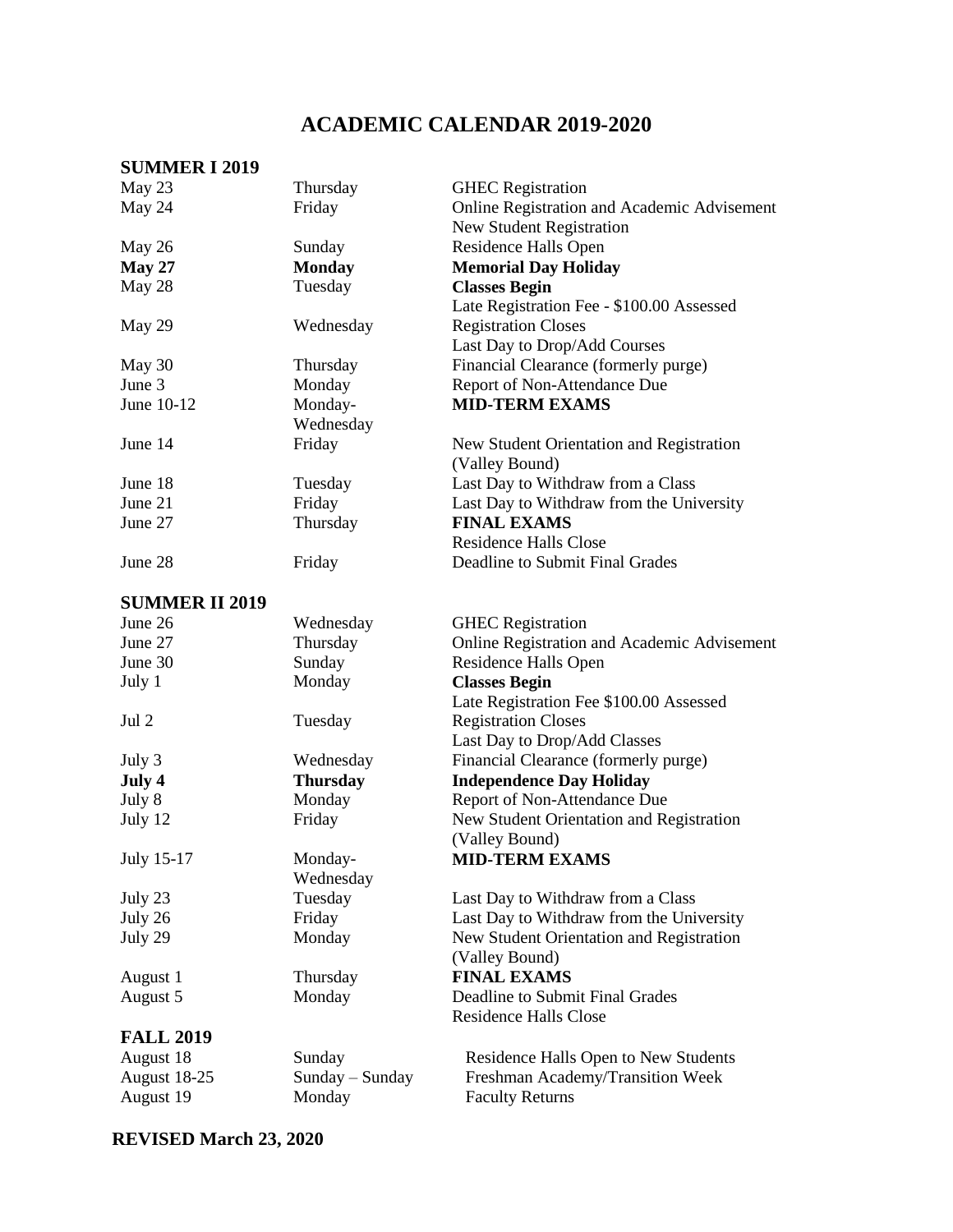| August 20                        | Tuesday                  | <b>GHEC</b> Registration<br>Residence Halls OPEN to ALL Students |
|----------------------------------|--------------------------|------------------------------------------------------------------|
|                                  |                          | $(4:00 \text{ pm})$                                              |
| August 21                        | Wednesday                | Coahoma CC Registration                                          |
|                                  |                          | Online Registration and                                          |
|                                  |                          | Academic Advisement Continue                                     |
| August 22                        | Thursday                 | Holmes CC Registration                                           |
| August 26                        | Monday                   | <b>Classes Begin</b>                                             |
|                                  |                          | Late Registration Fee \$100.00 Assessed                          |
| August 26- Sept 1                | Monday - Sunday          | Sophomore Year Experience (SYE) Week                             |
| August 30                        | Friday                   | <b>Weekend College Session I Begins</b>                          |
| September 2                      | <b>Monday</b>            | <b>Labor Day Holiday</b>                                         |
| September 3                      | Tuesday                  | <b>Classes Resume</b>                                            |
| September 16                     | Monday                   | Last Day to Drop/Add Classes                                     |
|                                  |                          | <b>Registration Closes</b>                                       |
| September 17                     | Tuesday                  | <b>Financial Clearance</b>                                       |
| September 20                     | Friday                   | Report of Non-Attendance Due                                     |
|                                  |                          | December Graduation Applications Due                             |
|                                  | Saturday                 | Weekend College Session I Ends                                   |
| September 28<br>October 4        | Friday                   | Weekend College Session II Begins                                |
| October 7-11                     | Monday-Friday            | <b>MID-TERM EXAMS</b>                                            |
| October 14                       | Monday                   | Deadline to Submit Mid-Term Grades                               |
| October 14-16                    |                          | Academic Advisement                                              |
| October 17                       | Monday-Wednesday         |                                                                  |
| November 2                       | Thursday                 | Online Registration begins for Spring 2020                       |
|                                  | Saturday                 | Weekend College Session II Ends                                  |
| November 8                       | Friday                   | Last Day to Withdraw from a Class                                |
| November 15                      |                          | Weekend College Session III Begins                               |
|                                  | Friday                   | Last Day to Withdraw from the University                         |
| November 25-26<br>November 27-29 | <b>Monday-Tuesday</b>    | <b>Fall Break for Faculty and Students</b>                       |
| December 2                       | <b>Wednesday-Friday</b>  | <b>Thanksgiving Holidays</b><br><b>Classes Resume</b>            |
| December 13                      | Monday                   |                                                                  |
| December 9-13                    | Friday                   | Weekend College Session III Ends<br><b>FINAL EXAMS</b>           |
| December 14                      | Monday-Friday            | <b>Residence Halls Close</b>                                     |
|                                  | Saturday                 |                                                                  |
| December 16                      | Monday                   | Deadline to Submit Final Grades                                  |
| <b>WINTER 2019</b>               |                          |                                                                  |
| December 16                      | Monday                   | <b>Winter Term Classes Begin</b>                                 |
|                                  |                          | Late Registration Fee \$100.00 Assessed                          |
| December 24-25                   | <b>Tuesday-Wednesday</b> | <b>Christmas Break for Winter Term</b>                           |
| December 26                      | Thursday                 | <b>Winter Term classes resume</b>                                |
| January 3                        | Friday                   | <b>FINAL EXAMS</b>                                               |
| January 6                        | Monday                   | Deadline to Submit Final Grades                                  |
|                                  |                          |                                                                  |
| <b>SPRING 2020</b>               |                          |                                                                  |
| January 6                        | Monday                   | Faculty & Staff Return to Work                                   |
|                                  |                          | Holmes CC Registration                                           |
| January 7                        | Tuesday                  | Coahoma CC Registration                                          |
| January 8                        | Wednesday                | <b>GHEC</b> Registration                                         |
| January 9                        | Thursday                 | Online Registration and                                          |
|                                  |                          | Academic Advisement Continue                                     |

**REVISED March 23, 2020**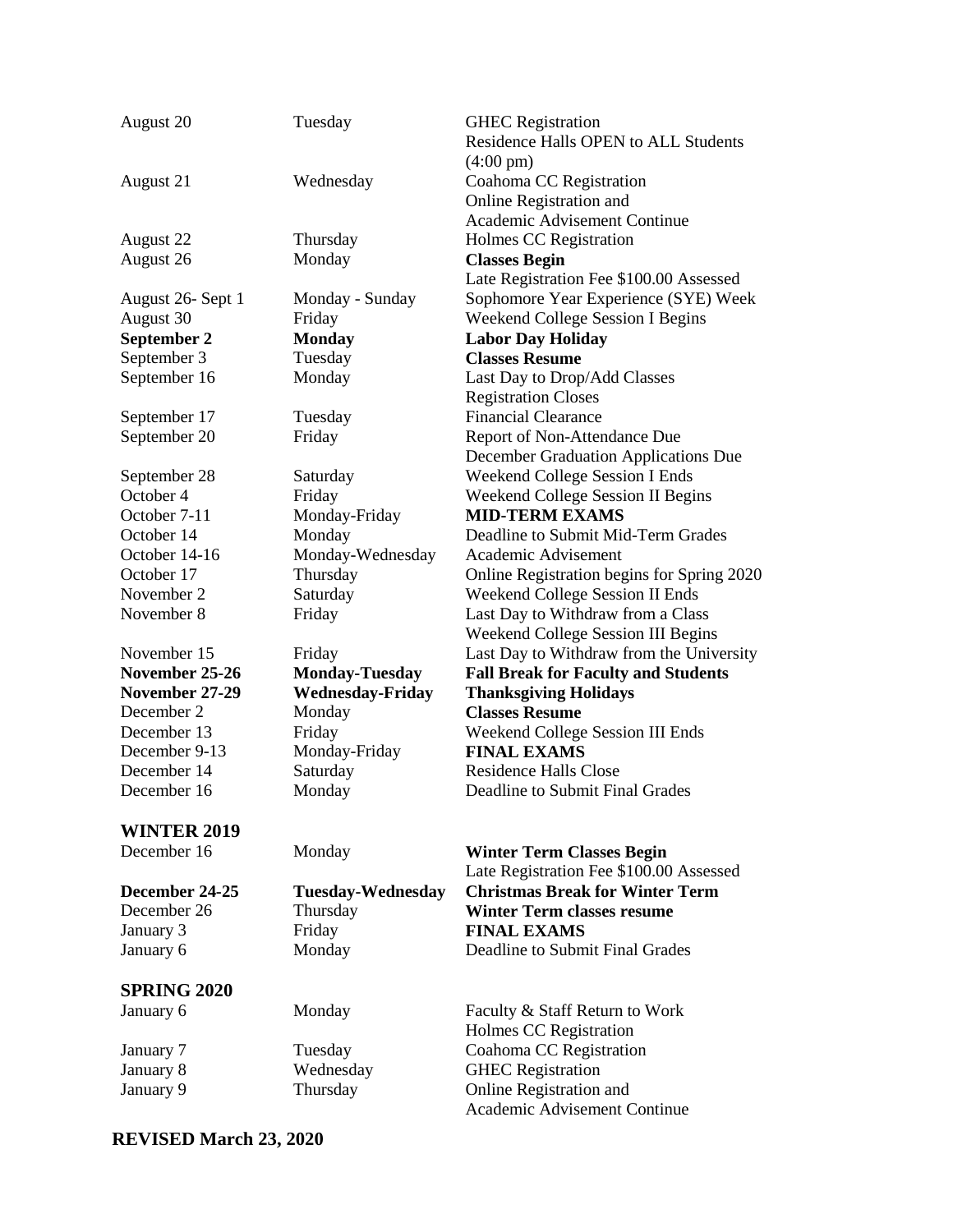| January 10         | Friday                 | Residence Halls Open<br>Academic Advisement/New Student Registration |
|--------------------|------------------------|----------------------------------------------------------------------|
| January 13         | Monday                 | <b>Classes Begin</b>                                                 |
|                    |                        | Late Registration Fee \$100.00 Assessed                              |
| January 17         | Friday                 | <b>Weekend College Session I Begins</b>                              |
| <b>January 20</b>  | <b>Monday</b>          | <b>Martin Luther King Holiday</b>                                    |
| January 21         | Tuesday                | <b>Classes Resume</b>                                                |
| January 27         | Monday                 | <b>Registration Closes</b>                                           |
|                    |                        | Last Day to Drop/Add Courses                                         |
| January 28         | Tuesday                | <b>Financial Clearance</b>                                           |
| January 31         | Friday                 | Report of Non-Attendance Due                                         |
| February 6         | Thursday               | MLK/Black History Convocation                                        |
| February 15        | Saturday               | <b>Weekend College Session I Ends</b>                                |
| February 21        | Friday                 | <b>Graduation Applications Due to Student Records</b>                |
|                    |                        | Weekend College Session II Begins                                    |
| March 2-6          | Monday-Friday          | <b>MIDTERM EXAMS</b>                                                 |
| March 9            | Monday                 | Deadline to Submit Mid-Term Grades                                   |
| March 9-20         | <b>Monday - Friday</b> | <b>Spring Break</b>                                                  |
|                    | Monday                 | <b>Classes Resume</b>                                                |
| <b>March 16-18</b> | Monday-Wednesday       | Academic Advisement - POSTPONED                                      |
|                    |                        | Online Registration begins for Summer I, Summer II                   |
|                    |                        | & Fall 2020 - POSTPONED                                              |
| March 19           | Thursday               | <b>Honors Convocation - POSTPONED</b>                                |
| March 28           | Saturday               | Weekend College Session II Ends                                      |
| April 3            | Friday                 | Last day to Withdraw from a Class                                    |
|                    |                        | Weekend College Session III Begins                                   |
| April 9            | <b>Thursday</b>        | Last day to Withdraw from the University                             |
| April 10           | Friday                 | <b>Good Friday</b>                                                   |
| April 13           | <b>Monday</b>          | <b>Easter Monday</b>                                                 |
|                    |                        | <b>Classes Resume 6:00pm--Monday night</b>                           |
| <b>April 13-17</b> | Monday-Friday          | Founder's Week - POSTPONED                                           |
| April 16           | Thursday               | Founder's Day Convocation - POSTPONED                                |
| April 23           | Thursday               | Retirement & Years of Service Luncheon                               |
| April 27-30        | Monday-Thursday        | <b>SENIOR FINAL EXAMS</b>                                            |
| May 1              | Friday                 | <b>Senior Final Grades Due</b>                                       |
| May 2              | Saturday               | Weekend College Session III Ends                                     |
| <b>May 4-8</b>     | Monday-Friday          | <b>FINAL EXAMS</b>                                                   |
| May 8              | Friday                 | Residence Halls Close at 5pm                                         |
| <b>MAY 9</b>       | <b>SATURDAY</b>        | <b>COMMENCEMENT - POSTPONED</b>                                      |
| May 11             | Monday                 | Deadline to Submit Final Grades                                      |

## **ACADEMIC CALENDAR 2020-2021**

| Wednesday     | <b>GHEC</b> Registration                    |
|---------------|---------------------------------------------|
| Thursday      | Online Registration and Academic Advisement |
|               | New Student Registration                    |
| Sunday        | Residence Halls Open                        |
| <b>Monday</b> | <b>Memorial Day Holiday</b>                 |
|               |                                             |

**REVISED March 23, 2020**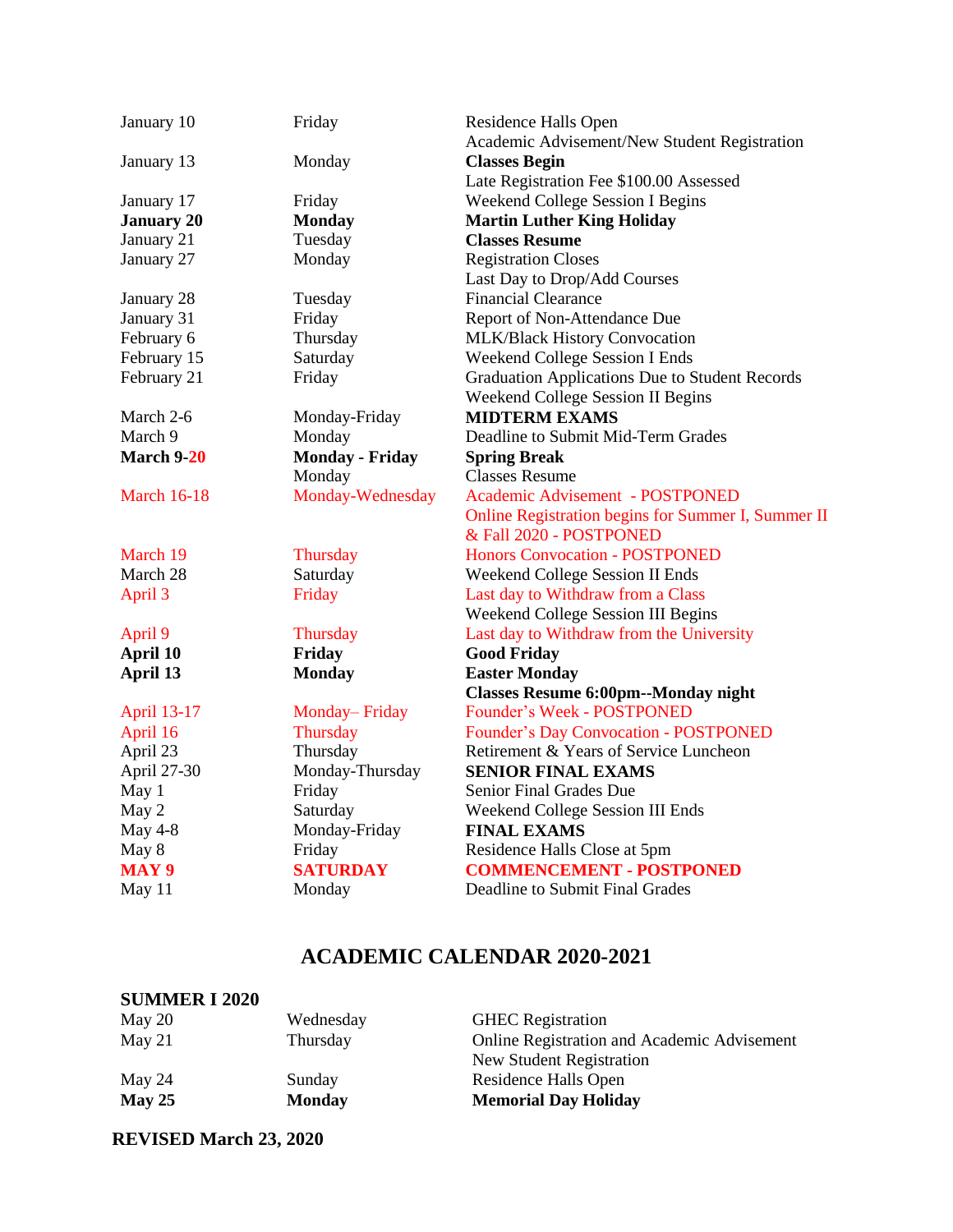| May 26                | Tuesday                | <b>Classes Begin</b><br>Late Registration Fee - \$100.00 Assessed |
|-----------------------|------------------------|-------------------------------------------------------------------|
| May 27                | Wednesday              | <b>Registration Closes</b>                                        |
|                       |                        | Last Day to Drop/Add Courses                                      |
| May 28                | Thursday               | Financial Clearance (formerly purge)                              |
| June 1                | Monday                 | Report of Non-Attendance Due                                      |
| June 8-10             | Monday-Wednesday       | <b>MID-TERM EXAMS</b>                                             |
| June 12               | Friday                 | New Student Orientation and Registration<br>(Valley Bound)        |
| June 16               | Tuesday                | Last Day to Withdraw from a Class                                 |
| June 19               | Friday                 | Last Day to Withdraw from the University                          |
| June 25               | Thursday               | <b>FINAL EXAMS</b>                                                |
|                       |                        | <b>Residence Halls Close</b>                                      |
| June 26               | Friday                 | Deadline to Submit Final Grades                                   |
| <b>SUMMER II 2020</b> |                        |                                                                   |
| June 24               | Wednesday              | <b>GHEC</b> Registration                                          |
| June 25               | Thursday               | Online Registration and Academic Advisement                       |
| June 28               | Sunday                 | Residence Halls Open                                              |
| June 29               | Monday                 | <b>Classes Begin</b>                                              |
|                       |                        | Late Registration Fee \$100.00 Assessed                           |
| July 2                | Thursday               | <b>Registration Closes</b>                                        |
|                       |                        | Last Day to Drop/Add Classes                                      |
| <b>July 3-4</b>       | <b>Friday-Saturday</b> | <b>Independence Day Holiday</b>                                   |
| July 6                | Monday                 | Financial Clearance (formerly purge)                              |
| July 7                | Tuesday                | Report of Non-Attendance Due                                      |
| July 10               | Friday                 | New Student Orientation and Registration                          |
|                       |                        | (Valley Bound)                                                    |
| July 13-15            | Monday-Wednesday       | <b>MID-TERM EXAMS</b>                                             |
| July 20               | Monday                 | Last Day to Withdraw from a Class                                 |
| July 24               | Friday                 | Last Day to Withdraw from the University                          |
| July 27               | Monday                 | New Student Orientation and Registration                          |
|                       |                        | (Valley Bound)                                                    |
| July 30               | Thursday               | <b>FINAL EXAMS</b>                                                |
|                       |                        | Residence Halls Close                                             |
| August 3              | Monday                 | Deadline to Submit Final Grades                                   |
| <b>FALL 2020</b>      |                        |                                                                   |
| August 16             | Sunday                 | Residence Halls Open to New Students                              |
| August 16 - 23        | Sunday – Sunday        | Freshman Academy/Transition Week                                  |
| August 17             | Monday                 | <b>Faculty Returns</b>                                            |
| August 18             | Tuesday                | <b>GHEC</b> Registration                                          |
|                       |                        | Residence Halls Open to ALL Students<br>$(4:00 \text{ pm})$       |
| August 19             | Wednesday              | Coahoma CC Registration                                           |
|                       |                        | Online Registration and                                           |
|                       |                        | Academic Advisement Continue                                      |
| August 20             | Thursday               | Holmes CC Registration                                            |
| August 24             | Monday                 | <b>Classes Begin</b>                                              |
|                       |                        | Late Registration Fee \$100.00 Assessed                           |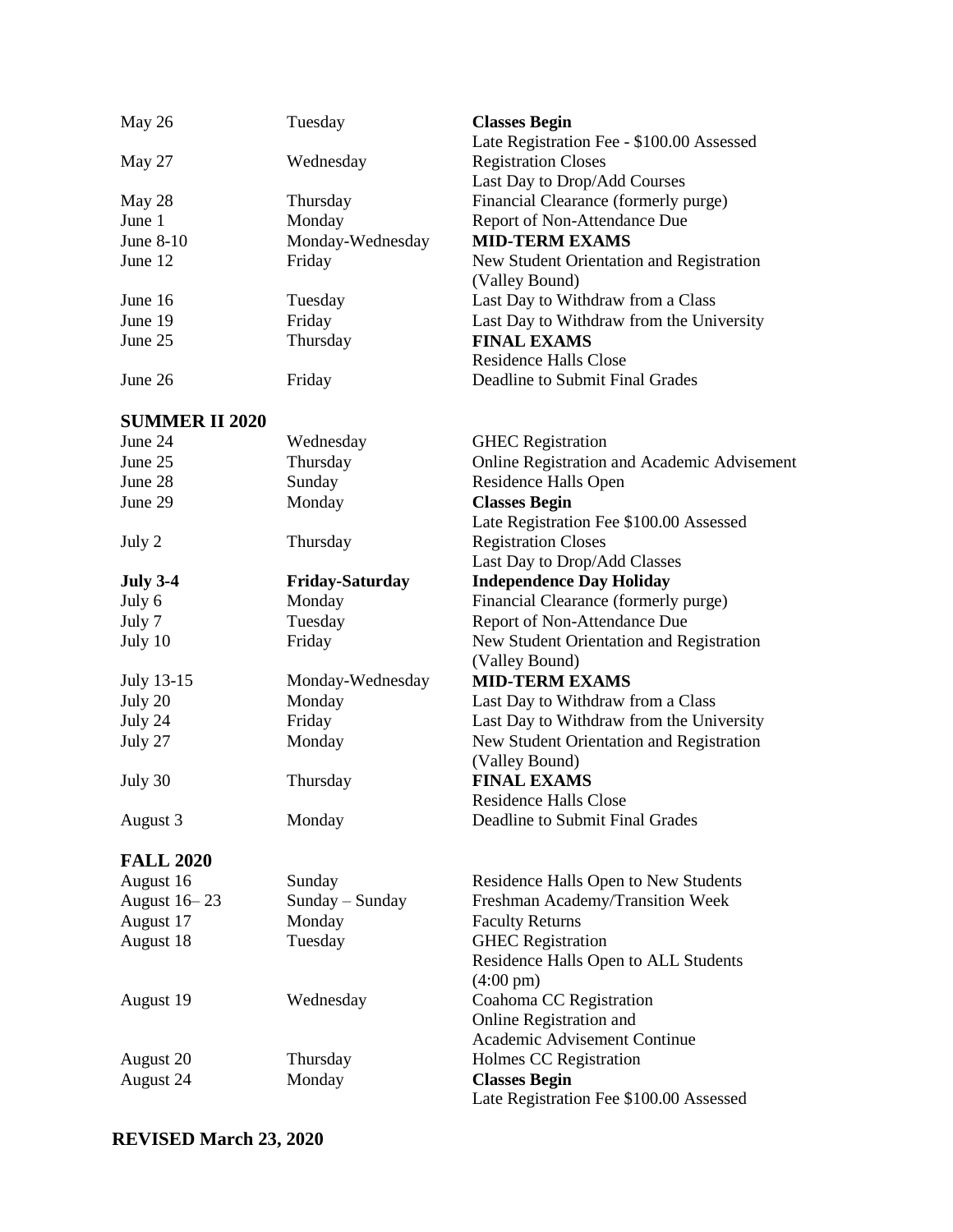| August 24-30       | Monday - Sunday         | Sophomore Year Experience (SYE) Week         |
|--------------------|-------------------------|----------------------------------------------|
| August 28          | Friday                  | Weekend College Session I Begins             |
| September 7        | <b>Monday</b>           | <b>Labor Day Holiday</b>                     |
| September 8        | Tuesday                 | <b>Classes Resume</b>                        |
| September 14       | Monday                  | Last Day to Drop/Add Classes                 |
|                    |                         | <b>Registration Closes</b>                   |
| September 15       | Tuesday                 | <b>Financial Clearance</b>                   |
| September 18       | Friday                  | Report of Non-Attendance Due                 |
|                    |                         | December Graduation Applications Due         |
| September 26       | Saturday                | Weekend College Session I Ends               |
| October 2          | Friday                  | <b>Weekend College Session II Begins</b>     |
| October 5-9        | Monday-Friday           | <b>MID-TERM EXAMS</b>                        |
| October 12         | Monday                  | Deadline to Submit Mid-Term Grades           |
| October 12-14      | Monday-Wednesday        | Academic Advisement                          |
| October 15         | Thursday                | Online Registration begins for Spring 2021   |
| October 31         | Saturday                | Weekend College Session II Ends              |
| November 6         | Friday                  | Last Day to Withdraw from a Class            |
|                    |                         | Weekend College Session III Begins           |
| November 6         | Friday                  | Last Day to Withdraw from the University     |
| November 23-24     | <b>Monday-Tuesday</b>   | <b>Fall Break for Faculty and Students</b>   |
| November 25-27     | <b>Wednesday-Friday</b> | <b>Thanksgiving Holidays</b>                 |
| November 30        | Monday                  | <b>Classes Resume</b>                        |
| December 7-11      | Monday-Friday           | <b>FINAL EXAMS</b>                           |
| December 11        | Friday                  | Weekend College Session III Ends             |
| December 12        | Saturday                | <b>Residence Halls Close</b>                 |
| December 14        | Monday                  | Deadline to Submit Final Grades              |
| <b>WINTER 2020</b> |                         |                                              |
| December 14        | Monday                  | <b>Winter Term Classes Begin</b>             |
|                    |                         | Late Registration Fee \$100.00 Assessed      |
| December 24-25     | <b>Thursday-Friday</b>  | <b>Christmas Break for Winter Term</b>       |
| December 28        | Monday                  | <b>Winter Term Classes Resume</b>            |
| December 30        | Thursday                | <b>FINAL EXAMS</b>                           |
| January 4          | Monday                  | Deadline to Submit Final Grades              |
| <b>SPRING 2021</b> |                         |                                              |
| January 4          | Monday                  | Faculty & Staff Return to Work               |
|                    |                         | Holmes CC Registration                       |
| January 5          | Tuesday                 | Coahoma CC Registration                      |
| January 6          | Wednesday               | Online Registration and                      |
|                    |                         | Academic Advisement Continue                 |
|                    |                         | <b>GHEC</b> Registration                     |
| January 8          | Friday                  | Residence Halls Open                         |
|                    |                         | Academic Advisement/New Student Registration |
| January 11         | Monday                  | <b>Classes Begin</b>                         |
|                    |                         | Late Registration Fee \$100.00 Assessed      |
| January 15         | Friday                  | <b>Weekend College Session I Begins</b>      |
| <b>January 18</b>  | <b>Monday</b>           | <b>Martin Luther King Holiday</b>            |
| January 19         | Tuesday                 | <b>Classes Resume</b>                        |
| January 25         | Monday                  | <b>Registration Closes</b>                   |
|                    |                         |                                              |

**REVISED March 23, 2020**